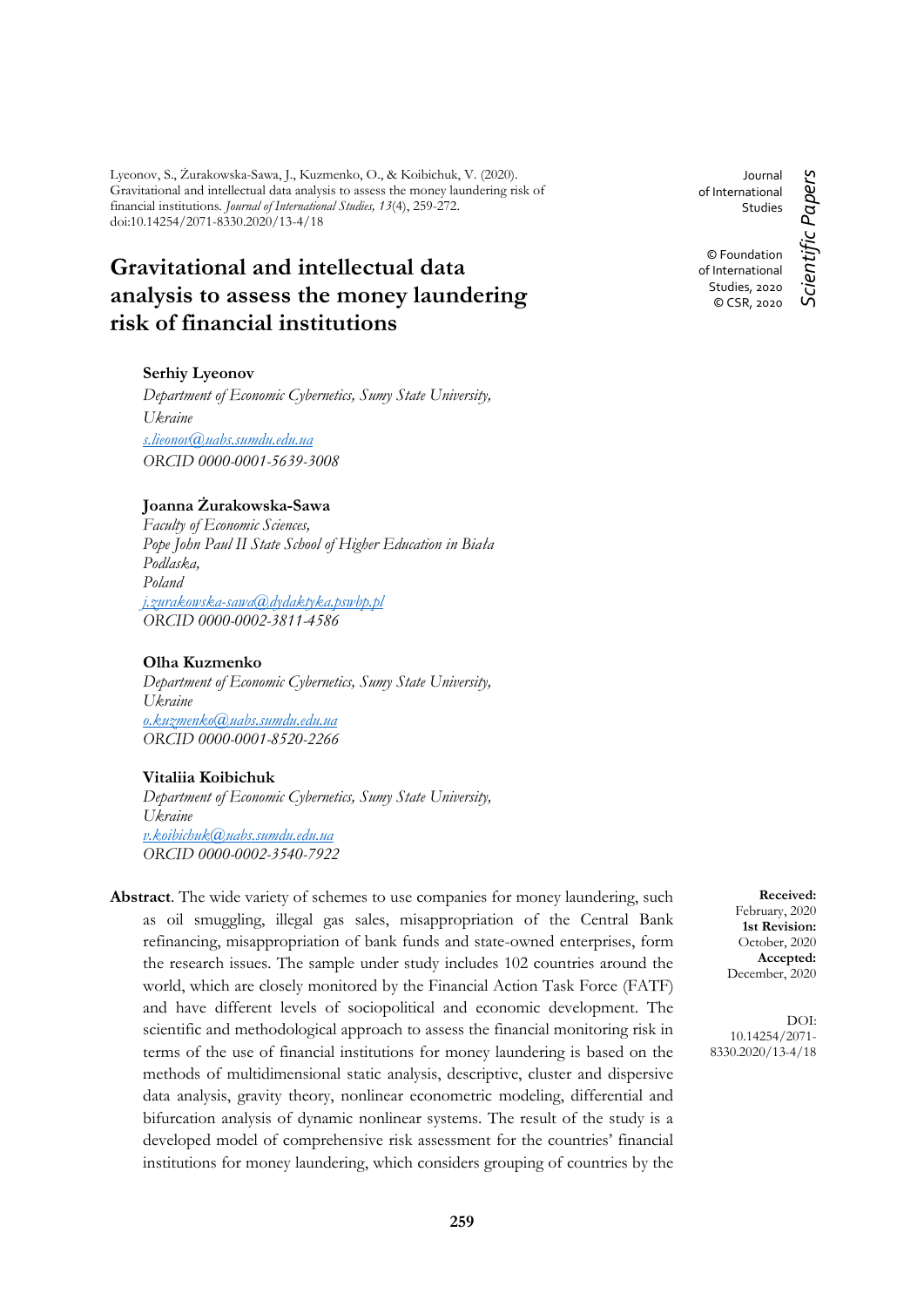level of money laundering risk, identification of the cluster belonging to the state; formation of an integrated index as a money laundering risk rating assessment, and risk assessment based on the gravitational model; construction of a phase portrait for a dynamic system of the risk to use the countries' financial institutions based on a nonlinear econometric model.

**Keywords:** financial risk, money laundering, gravitational modeling, dynamic risk stability, bifurcation analysis, Ukraine

**JEL Classification:** C54, F38, G15

### **1. INTRODUCTION**

Current trends in digital development, big-data implementation, blockchain technologies, introduction of innovative technologies in the business processes of almost all businesses require improvement of existing methods to assess the money laundering risk of financial institutions and to develop fundamentally new approaches to the assessment of such risks. The states of the European Union have stronger legal framework for criminal liability and specifications for financial operations and transactions. For example, the Fifth EU Anti-Money Laundering Directive (AMLD 5) has expanded the scope of virtual currency platforms and providers of tax-related wallets, services and art traders. Also, by this directive, the capabilities of the Financial Intelligence Units of the EU countries have been strengthened in requesting, receiving, and using information from "obligated entities" to prevent, detect and effectively combat money laundering and terrorist financing. Clarified the criteria for classifying third countries (non-EU members) as High-Risk Third Countries; transactions with these countries' residents should be subject to special scrutiny. The European Commission approves the list of such countries.

However, the results of monitoring and sanctions for detecting criminal offenses are also subject to different risks.

The primary information is usually processed in the form of messages received from banking and nonbanking institutions (insurance institutions, other business entities providing financial services, professional stock market participants, business entities conducting lotteries, notaries) and distributed in the repository database SCFM with a certain degree of risk (Zakutniaia et al., 2017). Monitoring and control begin when the application is received from the entity (Horvathova et al., 2020; Kovacova et al., 2019).

The aim of the article is to conduct a comprehensive analysis of the money laundering risk of financial institutions. The authors propose to implement mathematical tools using the methods of data mining (Alimuddin et al., 2020), gravitational modeling (Stavytskyy et al., 2019), multidimensional statistical analysis (Faria et al., 2020; Malyarets et al., 2019), bifurcation models of nonlinear dynamic systems (Dvorsky et al., 2020; Lyeonov et al., 2019).

#### **2. LITERATURE REVIEW**

### **Money laundering, terrorist financing, the risk of financial institutions, the information security effectiveness**

Over the last two decades, scholars from different countries have actively studied the transparency of public finances, the quality of financial monitoring by government services and international agencies. The team of authors from the For the Study of Democracy center (Pashev et al., 2007) justifies that the modern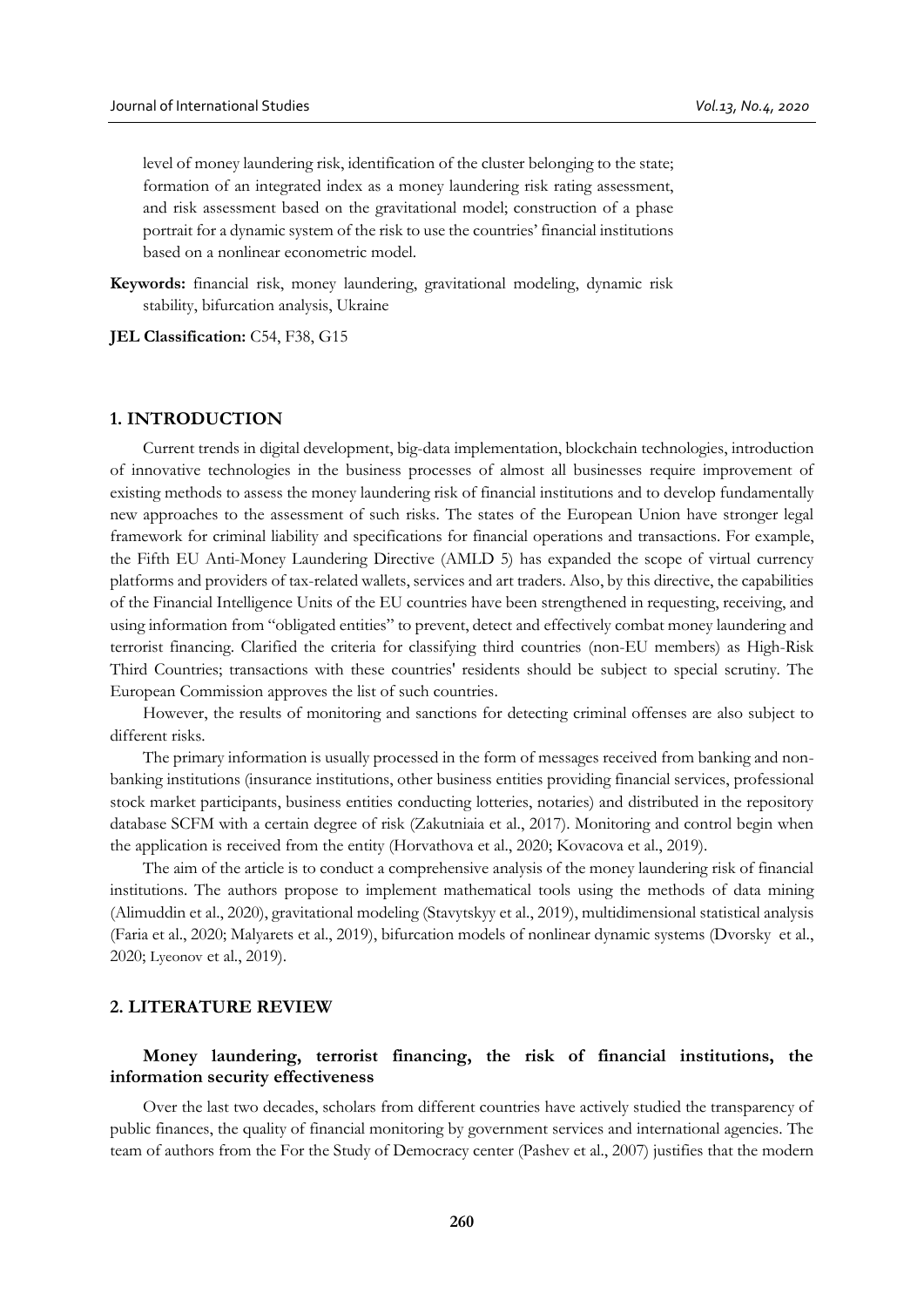impact assessment techniques should be applied to the regulations, considering the specific national circumstances. It allows assessing the social damage through the additional corruption risk, which also depends on the administrative and judicial anti-corruption barriers, and the benefits obtained from greater freedom for customers to negotiate the best terms and rules (Kaya et al., 2020).

The cybersecurity field has shown itself as a component of national security and the financial and economic security paradigm. Scientists (Legenzova et al., 2019; Constantinescu, 2018) emphasize that states must adapt their approaches to national security, including challenges related to technical and financial innovations of cryptocurrencies, blockchain technologies. In the study (Sebestova et al., 2018; Shtiller et al., 2017), the authors proposed a methodology based on distance metrics to define an integrated assessment for the financial control system effectiveness over public funds, which can evaluate the effectiveness in the entire financial control system.

### **3. DATA AND METHODOLOGY**

The spatial analysis of data for 102 countries in 2018-2019, studied by the Financial Action Task Force on Money Laundering (FATF, 2018), forms the basis to review money laundering risk of financial institutions. The statistical input base of the study is formed using the data from the World Bank (The World bank: Data, 2018), the Financial Action Task Force on Money Laundering (FATF), the Institute of Economics and Peace. Economics & Peace, 2018), ratings representing the effectiveness degree of measures taken by countries to combat money laundering and terrorist financing and reflecting the state compliance degree with technical requirements (4th-Round-Rating, 2018).

The research indices include:

- Effectiveness (K1), technical compliance (K2), GDP per capita (current US\$) (K3).
- Ease of doing business score  $(0 =$  lowest performance to  $100 =$  best performance) (K4).
- Internally displaced persons, new displacement associated with conflict and violence (number of cases) (K5).
- Corruption perceptions index (K6).
- Global terrorism index (K7).
- Business freedom (K8).
- Monetary freedom (K9).
- Financial freedom (K10).

The index "effectiveness, K1" characterizes the effectiveness degree of countries' measures to combat money laundering and terrorist financing; the index "technical compliance, K2" – the degree of state compliance with technical requirements. According to the FATF methodology (4th-Round-Rating), these indices are measured qualitatively. Thus, for the effectiveness index, it is proposed to use a quantitative scale from 0.25 to 1:  $HE = 1 - high$  level of effectiveness, the immediate outcome is achieved to a very large extent (minor improvements required),  $SE = 0.75$  – substantial level of effectiveness, the immediate outcome is achieved to a large extent (moderate improvements required),  $ME = 0.5$  – moderate level of effectiveness, the immediate outcome is achieved to some extent (major improvements needed),  $LE = 0.25$ – low level of effectiveness, the immediate outcome is not achieved or achieved to a negligible extent (fundamental improvements required). The technical compliance indicator uses the following scale:  $C = 1$ – compliant, LC =  $0,8$  – largely compliant (there are only minor shortcomings), PC =  $0,6$  – partially compliant (there are moderate shortcomings),  $NC = 0.4 -$  non-compliant (there are major shortcomings),  $NA = 0.2$  – not applicable (a requirement does not apply, due to the country's structural, legal or institutional features).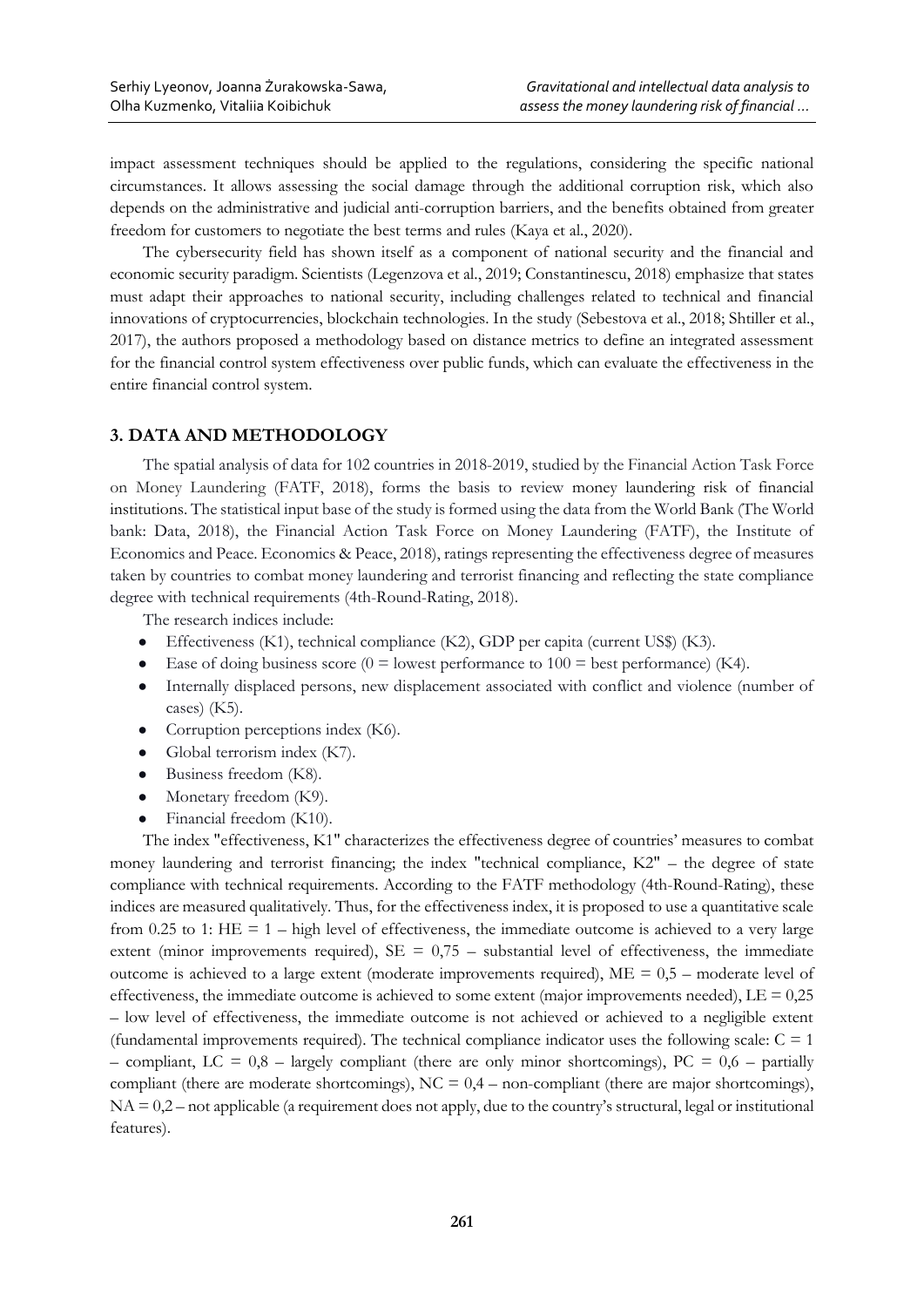The authors in the study (Lyeonov et al., 2019) substantiate in detail the significance of all other indices, content, and relevance of use.

#### **3.1. Cluster analysis, analysis of variance. Correlation analysis**

Authors propose to cluster 102 countries using the k-means method by application software Statistica.10, procedure Analysis/Multidimensional exploration analysis/Cluster analysis. Euclidean distances from the grouping center and the arithmetic mean are used to quantify the distinctive features and differences between clusters. The results of variance analysis and the union protocol analysis, namely the agglomeration coefficients, confirm the number and composition of clusters. The calculation is as follows: n - number of objects (countries); N is the number of steps  $(n-1)$ ; k is the number of the step on which the jump occurred (a sharp change in the values of the agglomeration coefficient);  $N - k =$  number of clusters. Thus, the optimal number of clusters is 10 (Popov et al., 2019; Fomina et al., 2017). Besides, the requirements for the fullness and stability of clusters are used to define the optimal number of clusters. At least 10% of the total number of objects must be in each cluster. One should consider it to avoid the empty groups or groups with very few objects. The objects inside the cluster must be similar. Checking the stability of clusters, i.e., the division of countries into 10, 11, or 12 clusters, does not reveal any fundamentally new structures. Therefore, the model is optimally stable when it forms 10 clusters (Buriak et al., 2019; Vasilyeva et al., 2017).

As a result of the clustering, the following content of clusters is received. The first and ninth clusters include five countries – Bhutan, Guatemala, Iceland, Latvia, Peru and Denmark, Ireland, Singapore, Switzerland, United States. The second cluster includes Australia, Austria, Belgium, Canada, Finland, Hong Kong, China, Israel, Sweden, Chinese Taipei, United Arab Emirates, United Kingdom. The third cluster is formed by Bahamas, Cyprus, Italy, Korea, Malta, Slovenia, Spain. The fourth cluster comprises Bahrain, Barbados, Czech Republic, Greece, Hungary, Lithuania, Palau, Panama, Portugal, Saudi Arabia, Seychelles, Trinidad and Tobago, Uruguay. The sixth cluster includes nine countries: Belarus, Botswana, Colombia, Cuba, Dominican Republic, Fiji, Serbia, Thailand, Turks&Caicos. Ukraine is in the seventh cluster together with: Albania, Armenia, Cabo Verde, Indonesia, Jamaica, Jordan, Moldova, Mongolia, Morocco, Philippines, Sri Lanka, Tunisia, Ukraine, Vanuatu. The eighth cluster is the largest. There are 28 countries, namely: Andorra, Bangladesh, Bermuda, Burkina Faso, Cambodia, Cayman Islands, Cook Islands, Ethiopia, Ghana, Gibraltar, Haiti, Honduras, Isle of Man, Kyrgyzstan, Macao, China, Madagascar, Malawi, Mali, Mauritania, Myanmar, Nicaragua, Pakistan, Samoa, Senegal, Solomon Islands, Tajikistan, Uganda, Zambia. Norway is in the tenth cluster.

Thus, the cluster analysis results allow forming of ten groups on the money laundering risk by countries. This is necessary for more detailed tracking of financial transactions by a particular country within a particular cluster, a thorough analysis of economic and political relations between countries within a single cluster (Nguedie, 2018). The more countries in the same cluster, the higher the money laundering risk for these countries to use their financial institutions. And vice versa, the risk is lower for clusters with a small number of sites (five to nine countries). Thus, the interpretation is based on formal and logical conclusions about the complexity of the relation analysis (economic, social) and monitoring of financial and cash flows of countries, considering the national policy peculiarities, the level of economic development in each country. Besides, this hypothesis regarding the values of risks, i.e., which countries have low, medium and high level risk, will be tested using the investigated values of integrated indices.

The clustering corresponds to the general level of money laundering in countries from one cluster (the smaller the Euclidean distance from the grouping center for each cluster, the greater the countries in this cluster are more similar in money laundering methods and level) (Dudchenko, 2020; Pernica, 2017). It is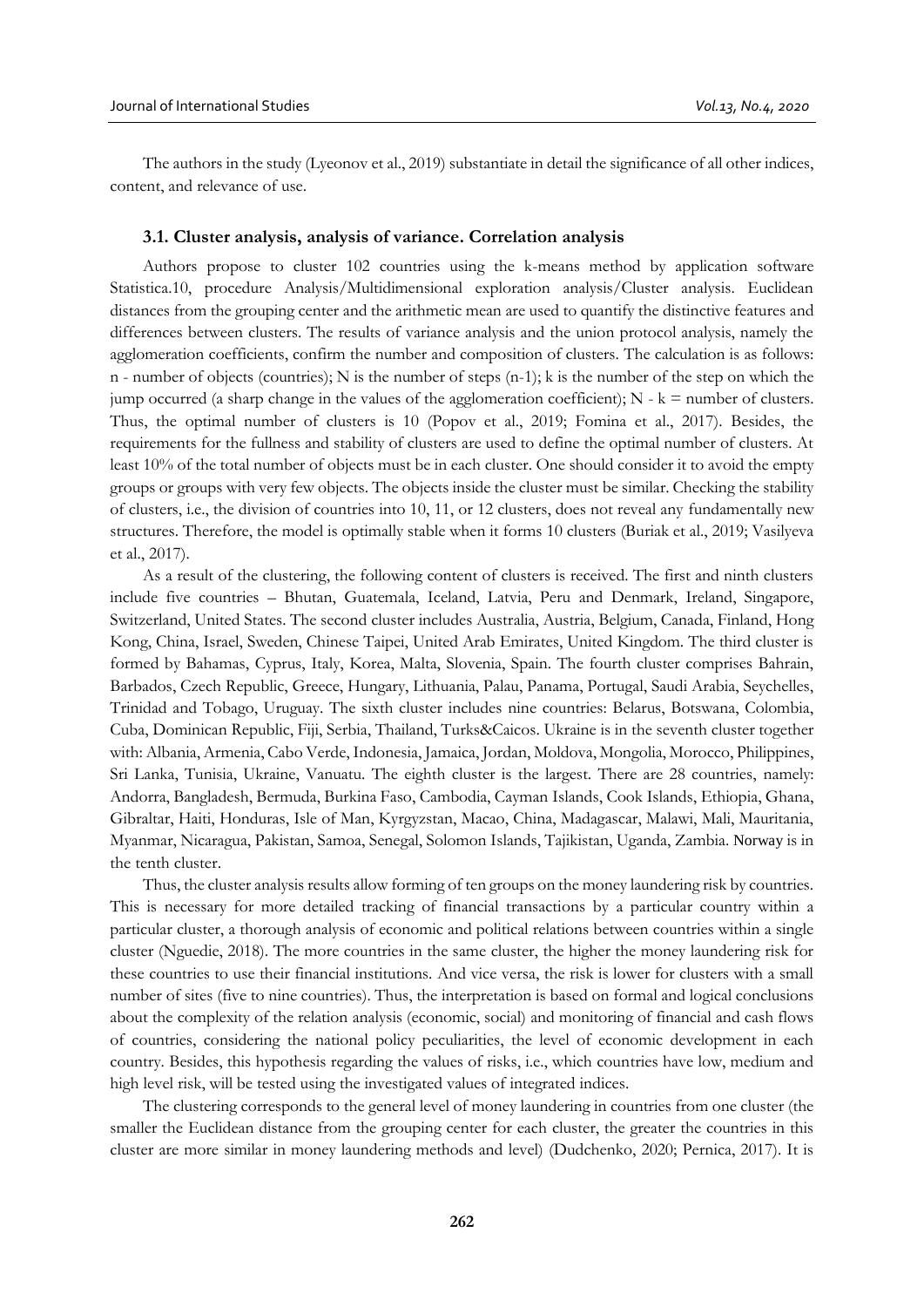confirmed by the results of variance analysis based on a comparison of the corresponding values of intergroup (Between SS) and intragroup variances (Within SS), and the F-criteria and p-value.

The correlation matrix analysis shows the positive highly correlated relationships between indices in the following cases (direct proportional relationship): between GDP per capita (current US \$) and corruption perceptions index at 79%, between ease of doing business and business Freedom at 86%, between ease of doing business and financial freedom – 77%, between corruption perceptions index and business freedom at 81%, between corruption perceptions index and financial freedom – 74%, between business freedom and monetary freedom – 82%, and between business freedom and financial freedom at the level of 80%. There is a relatively high proportional density of communication between indices of GDP per capita (current US \$) and financial freedom (at the level of 0.604484 shares), between ease of doing business and monetary freedom (at the level of 0.702281 shares), between ease of doing business and monetary freedom (at the level of 0.704265 shares), between corruption perceptions index and monetary freedom (at the level of 0.679891 shares), and between monetary freedom and financial freedom – at the level of 71%. The effectiveness indices and GDP per capita (current US \$) (at 52%), GDP per capita (current US \$) and ease of doing business (at 53%) correlate positively at the average level.

#### **3.2. Risk assessment by gravity modeling method**

The assessment of the money laundering risk of financial institutions around the world implemented by gravity modeling based on the indices K1 - K10 in 2019, and the values of indices P1 - direct investment (equity) from around the world in the economy of the country; P2 - direct investment (equity) from the study country in the economies of the world; P3 - exports (million USD); P4 - imports (million USD) (Kliestik et al., 2020; Bilan et al., 2019).

The evaluation methodology will be presented in four stages (Zarutska et al., 2020; Kuzmenko et al, 2018).

Stage 1. Nonlinear normalization of input indices to compare them and calculate the integrated indicator (1)

$$
\widetilde{K_{ij}} = \left(1 + e^{\frac{K_j - K_{ij}}{\sigma_K}}\right)^{-1},\tag{1}
$$

where  $\widetilde{K_{ij}}$  – normalized value of the i-country of j-index K;  $\underline{K_{j}}$  – the average value of j-index K;  $K_{ij}$  – the value of i-country of j-index K;  $\sigma_{\Pi_j}$  – standard deviation of the j-index of P indicator.

Stage 2. Determination of weighting coefficients for factors. At this stage, the analysis of the principal components is used to calculate the weighting coefficients for integrated assessment of money laundering risk of financial institutions (Arambašić et al., 2020; Yakymova et al., 2019). The practical implementation is carried out using the tools of the statistical package Statistica 10, the procedure Multivariate Exploratory Techniques/Principal Components & Classification Analysis.

The calculation of weighting coefficients consists of the following actions: to construct a table of eigenvalues of factors, factor loads, scree plot; to determine the optimal number of relevant factors (the cumulative amount of selected factors variance should be more than 70%) based on the analysis of the table of eigenvalues and the scree plot; to calculate weighting coefficients for each index based on variances regarding the influence of factors and factor loads using the weighted average (2, 3)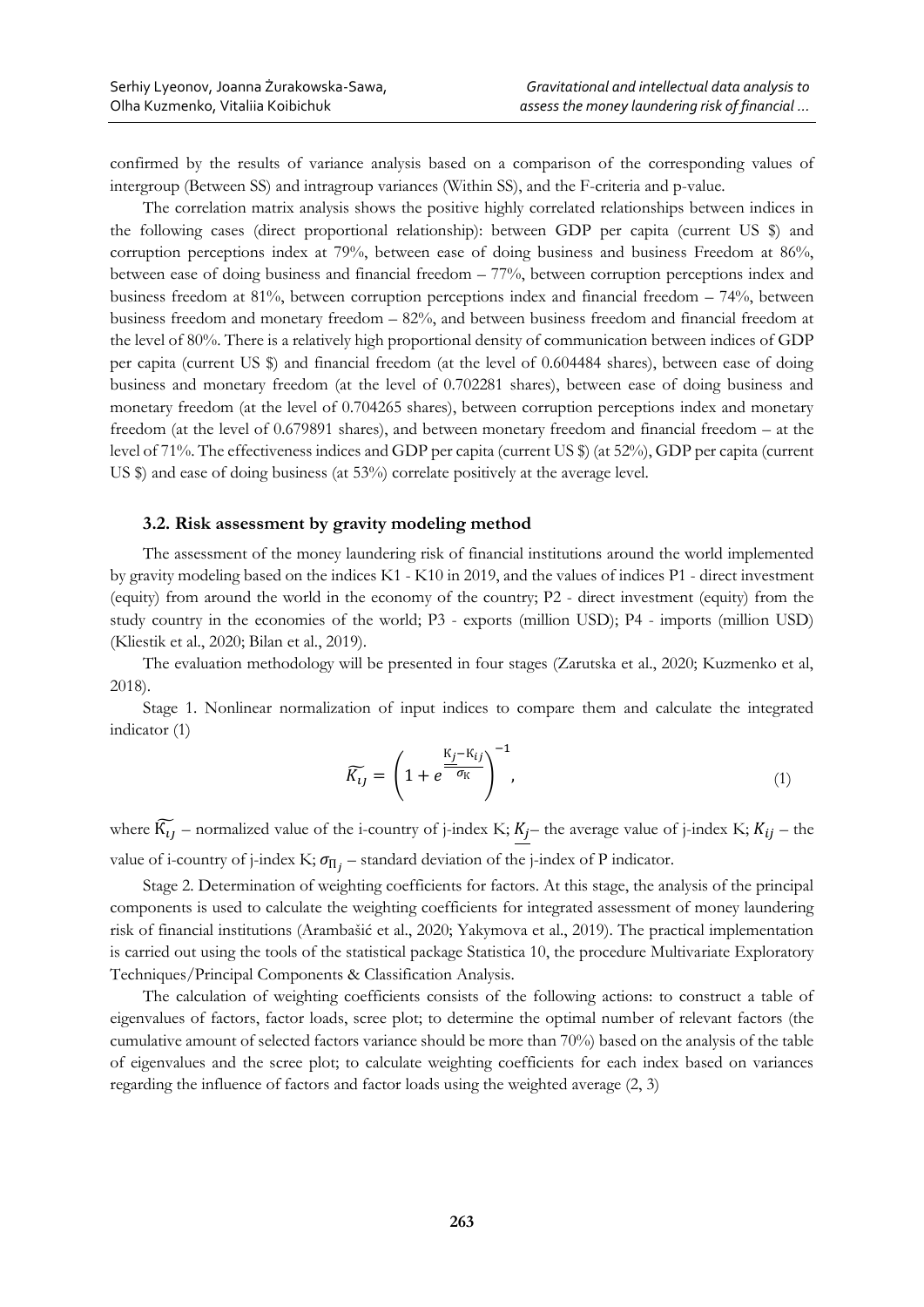$$
\underline{x} = \frac{\sum_{i=1}^{n} x_i * f_i}{\sum_{i=1}^{n} f_i},\tag{2}
$$

where  $\underline{x}$  – the average value of index x;  $x_i$  – i-value of the index x, i = 1..n;  $f_i$  – i-value of the frequency index  $x, i = 1...n$ .

$$
w_j = \frac{\sum_{i=1}^n F_{ji} * \sigma_i^2}{\sum_{i=1}^n \sigma_i^2},
$$
\n(3)

where  $w_i$  – the weighting coefficient of the j-index;  $F_{ii}$  – the j-value of the factor load of the i-factor, i = 1..n;  $\sigma_i^2$  – the value of the i-factor variance, i = 1..n.

Stage 3. Calculation of a rating assessment for the level of money laundering risk of financial institutions based on the integrated index (Malyarets et al., 2019, Palienko, 2018).

The integral index is formed using the Minkowski metric, which calculates the distance between points in Euclidean space and is a proper generalization of Euclidean space. In general, the Minkowski metric is as follows (4)

$$
F(x_i) = 1 - \sqrt{\sum_{j=1}^{k} \omega_j \left| 1 - \frac{x_{ij}}{x} \right|^2 + \sum_{j=k+1}^{n} \omega_j \left| 1 - \frac{x}{x_{ij}} \right|^2},
$$
\n(4)

where  $F(x_i)$  – integral index;  $x_{ij}$  – i-value of j-index, j = 1.k;  $\omega_i$  – weighting factor of j-index.

The integrated index, calculated according to formula 4, considers indicators-stimulants (weighing the maximum index) and indicators-disincentives (the minimum index value ratio to the value of the index). Since in our case, all indices are disincentives, and the values have already been normalized. The integrated index formula of the money laundering risk of financial institutions is as follows (5)

$$
I_i = 1 - \sqrt{\sum_{j=1}^k w_j} \left| 1 - \widetilde{K}_j \right| \tag{5}
$$

where  $I_i$  – value of the integrated index;  $\widetilde{K_i}$ – i-value of j-index, normalized by formula 2, j = 1.k;  $w_i$  – weighting coefficient of j-index, calculated by formula 3.

Stage 4. Construction of an integrated money laundering risk of financial institutions based on the gravitational model.

Gravitational modeling is based on the law of gravitational force and gravitational attraction in social phenomena (Drelich-Skulska et al, 2019; Mishchuk et al, 2019) (6)

$$
V_{ij} = k \frac{p_i \cdot p_j}{d_{ij}^2} \tag{6}
$$

where  $V_{ij}$  – assessment of the interaction between two objects i and j; the value of the integrated index; k the coefficient of conformity;  $p$  - estimated importance of the object (weight);  $d_{ij}^2$  - the distance between objects.

The money laundering risk of financial institutions is assessed by formula:

$$
L_j = \frac{I_i I_j}{d_{ij}^2},\tag{7}
$$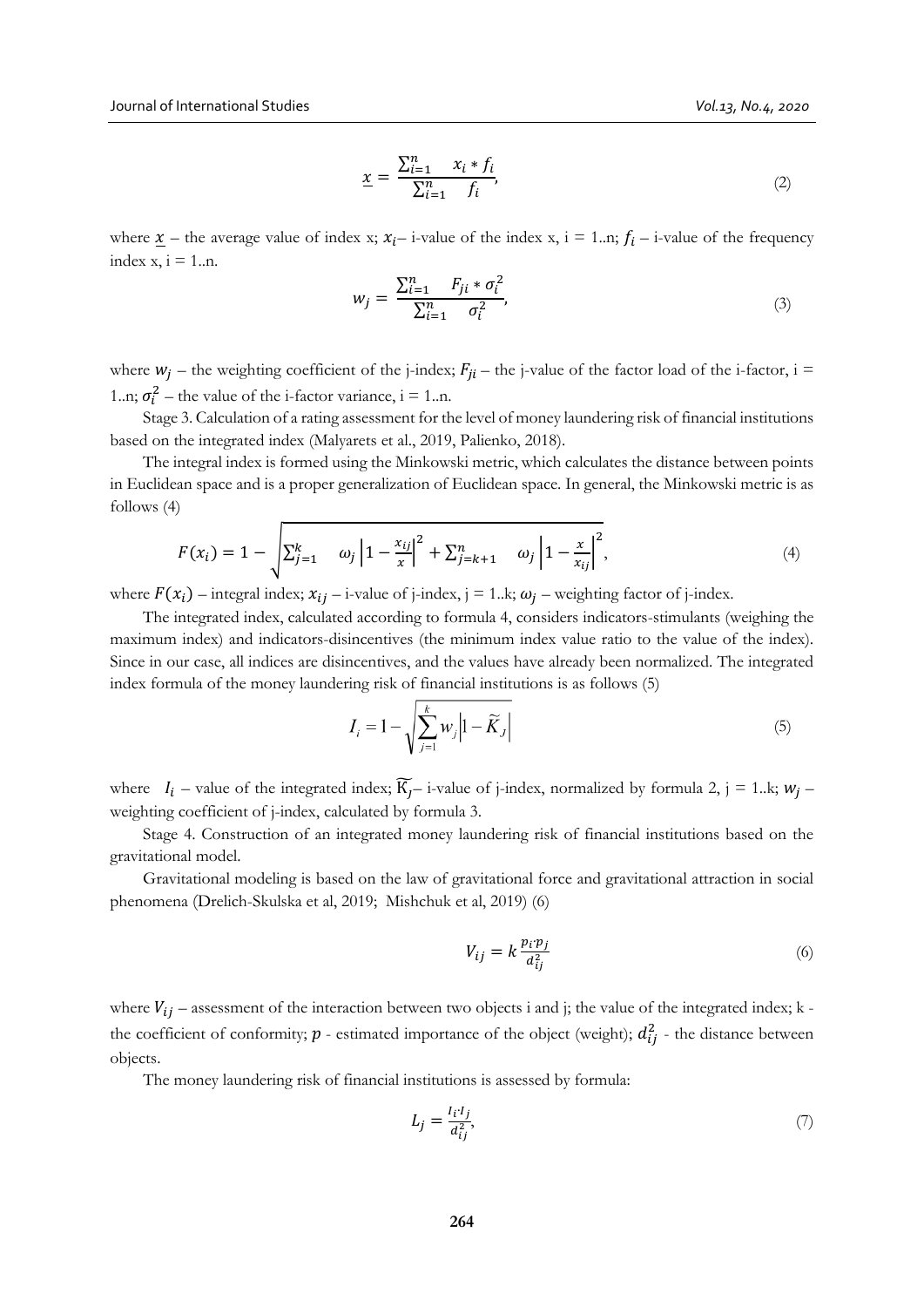where  $L_j$  – assessment of the strength in the interaction between the financial institutions of the observed country and the j-country in terms of money laundering;  $I_i$  and  $I_j$  – integrated rating evaluations of the financial institution risk in the studied country and the j-country for money laundering;  $d_{ij}^2$  – the distance between countries, characterizing the estimated difference between the observed state and the j-country. Distance  $d_f^2$  between the studied country and j-country is calculated as a sum of four constituents P1 – direct investment (share capital) from the countries all over the world in the economy of the studied state; Р2 – direct investment (share capital) from the studied country in the world countries' economies; Р3 – exports (mln. US dollars); Р4 – imports, (mln.US dollars).

The values of the money laundering risk of financial institutions calculated by formula 7 should be normalized by bringing the value to the interval [0; 1] (Morscher et al., 2017). A value close to zero has the lowest level of money laundering risk of financial institutions. The value close to one, on the contrary – the highest level of risk. The normalized value of the risk assessment is calculated by formula 8

$$
\widetilde{L_j} = \frac{L_j}{L + \sigma(L_j)}\tag{8}
$$

where  $\tilde{L}_J$  – assessment of the risk to involve the studied country by j-state in the money laundering scheme [0;1];  $L_i$  – assessment of the risk to involve the studied country by the j-country into money laundering; L – maximum value of the risk to involve the observed country by j-state in money laundering;  $\sigma(L_i)$  – standard deviation to assess the risk in the surveyed country by the j-th country in the money laundering.

### **3.3. Bifurcation analysis of the study regarding the nature of the dynamic stability in a group of countries**

The method of analysis will be presented in three stages.

Stage 1. Specification of the functional dependence of the money laundering risk of financial institutions, on nonlinear factor characteristics identified as the most influential in the previous stage of modeling (Table 1), based on the highest values of the Student's t test (t-Stat).

Table 1

| risk of financial institutions, on nonlinear factor characteristics |                                  |                                               |                          |                            |  |  |  |
|---------------------------------------------------------------------|----------------------------------|-----------------------------------------------|--------------------------|----------------------------|--|--|--|
| t-Stat                                                              | Ease of doing<br>business $(K4)$ | <b>Corruption perceptions</b><br>index $(K6)$ | Monetary<br>Freedom (K9) | Financial<br>Freedom (K10) |  |  |  |
| Intercept                                                           | 10.9110                          | $-3.1137$                                     | $-1.6865$                | $-2.4246$                  |  |  |  |
|                                                                     | $-0.1164$                        | $-2,9062$                                     | $-1.6752$                | $-2,6373$                  |  |  |  |

<sup>2</sup> 0,1075 2,6779 1,6603 2,5434

<sup>3</sup> 0,0263 **-3,4588** -1,6376 -2,3222 sin x **0,6827** -0,9699 1,6818 -0,8187 sqrt x 0,1445 3,0784 **-1,7947 2,7927**

T-statistics regarding the significance of functional dependence specification of money laundering

*Source*: Authors' calculations

 $x^2$ 

 $X^2$ 

Stage 2. Investigation of an econometric model for nonlinear multifactor regression dependence of the money laundering risk of financial institutions on the relevant factors of its formation.

Stage 3. Construction of a phase portrait for a dynamic system of money laundering risk of financial institutions in the studied country. Implementation of this step involves preliminary calculations in terms of differential calculus, namely identifying partial derivatives of the risk function via financial institutions for money laundering in the studied country on its constituent factors. They form the basis for further study of dynamic stability (Vasylyeva et al., 2016; Kuzmenko et al., 2014, Karaaslanlı, 2012).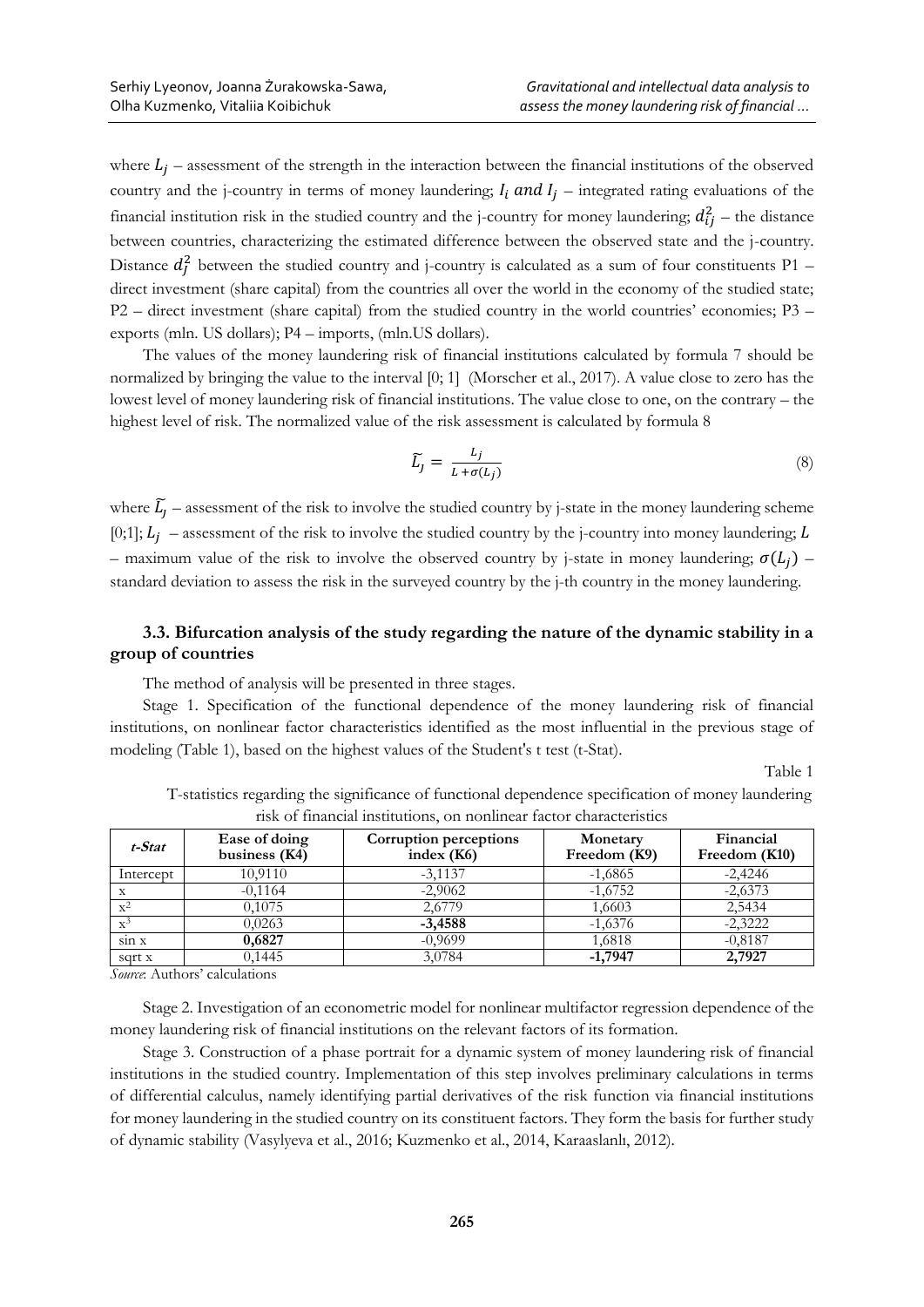## **4. EMPIRICAL RESULTS AND DISCUSSION**

Following the calculation of the integrated index of the money laundering risk of financial institutions in the studied countries based on the methodology proposed in part 3.2, table 2 is formed.

Table 2

| Integrated rating index (I) of the money laundering risk of financial institutions, and risk assessment based |
|---------------------------------------------------------------------------------------------------------------|
| on the gravity model $(\overline{L}_i)$                                                                       |

| Country              | $I/\tilde{L_1}$   | Country               | $\circ$<br>$I/\widetilde{L}_1$ | $\rightarrow$<br>Country | I/L               | Country                 | I/L                                |
|----------------------|-------------------|-----------------------|--------------------------------|--------------------------|-------------------|-------------------------|------------------------------------|
| Albania              | 0,4968/<br>0,6010 | Lithuania             | 0,6053/<br>0,3461              | Cyprus                   | 0,5725/<br>0,6925 | Senegal                 | 0,4096/<br>0,4463                  |
| Andorra              | 0,2570/<br>0,3109 | Macao, China          | 0,2080/<br>0,2517              | Czech Republic           | 0,6094/<br>0,2747 | Serbia                  | 0,4497,<br>0,4095                  |
| Antigua &<br>Barbuda | 0,3977<br>0,4811  | Madagascar            | 0,3753<br>0,4540               | Denmark                  | 0,6593/<br>0,5345 | Seychelles              | 0,4473<br>0,4963                   |
| Armenia              | 0,5180/<br>0,6267 | Malawi                | 0,3860/<br>0,4670              | Dominican<br>Republic    | 0,4322,<br>0,5229 | Singapore               | 0,6364/<br>0,5974                  |
| Australia            | 0,7278/<br>0,4872 | Malaysia              | 0,5400/<br>0,5234              | Ethiopia                 | 0,3507/<br>0,4243 | Slovenia                | 0,4889/<br>0,5064                  |
| Austria              | 0,6365/<br>0,7363 | Mali                  | 0,4148/<br>0,5018              | Fiji                     | 0,2783/<br>0,3366 | Solomon Islands         | 0,4236/<br>0,5124                  |
| Bahamas              | 0,4976/<br>0,3138 | Malta                 | 0,4450/<br>0,4788              | Finland                  | 0,6960<br>0,6541  | Spain                   | 0,6434/<br>0,2812                  |
| Bahrain              | 0,5820/<br>0,7040 | Mauritania            | 0,3833/<br>0,4376              | Ghana                    | 0,4074/<br>0,4265 | Sri Lanka               | 0,4500/<br>0,5444                  |
| Bangladesh           | 0,3667/<br>0,367  | Mauritius             | 0,4786/<br>0,5789              | Gibraltar                | 0,2445/<br>0,2952 | Sweden                  | 0,7054/<br>0,5072                  |
| Barbados             | 0,5031/<br>0,6086 | Mexico                | 0,5134/<br>0,5075              | Greece                   | 0,5643/<br>0,4916 | Switzerland             | 0,6511/<br>$\frac{0,1996}{0,6290}$ |
| Belarus              | 0,4199/<br>0,4340 | Moldova               | 0,4663/<br>0,3295              | Guatemala                | 0,3890<br>0,4520  | Chinese Taipei          | 0,7457                             |
| Belgium              | 0,7050/<br>0,4340 | Mongolia              | 0,3827/<br>0,4629              | Haiti                    | 0,3159/<br>0,3821 | Tajikistan              | 0,3837/<br>0,4641                  |
| Bermuda              | 0,4546/<br>0,5500 | Morocco               | 0,4651/<br>0,4471              | Honduras                 | 0,4651/<br>0,5627 | Thailand                | 0,5671/<br>0,5102                  |
| Bhutan               | 0,3750/<br>0,4537 | Myanmar               | 0,3402/<br>0,4116              | Hong Kong,<br>China      | 0,6402/<br>0,7746 | Trinidad and<br>Tobago  | 0,4444/<br>0,5376                  |
| Botswana             | 0,4628/<br>0,5599 | Nicaragua             | 0,4234/<br>0,5122              | Hungary                  | 0,5322,<br>0,1783 | Tunisia                 | 0,4516/<br>0,4272                  |
| Burkina Faso         | 0,4178/<br>0,5054 | Norway                | 0,5316/<br>0,5463              | Iceland                  | 0,5742,<br>0,6481 | Turkey                  | 0,5237<br>0,1335                   |
| Cabo Verde           | 0,4095/<br>0,4953 | Pakistan              | 0,3768/<br>0,4017              | Indonesia                | 0,5550/<br>0,4082 | Turks&Caicos            | 0,2482/<br>0,3002                  |
| Cambodia             | 0,3630/<br>0,4391 | Palau                 | 0,3027/<br>0,3662              | Ireland                  | 0,7150/<br>0,7325 | Uganda                  | 0,3972<br>0,4805                   |
| Canada               | 0,6551/<br>0,6211 | Panama                | 0,5132/<br>0,5036              | Isle of Man              | 0,2458/<br>0,2974 | Ukraine                 | 0,4283/<br>0,5182                  |
| Cayman Islands       | 0,2032/<br>0,2459 | Peru                  | 0,5304/<br>0,6412              | Israel                   | 0,7000/<br>0,8468 | United Arab<br>Emirates | 0,5844/<br>0,4912                  |
| China                | 0,4294/<br>0,0858 | Philippines           | 0,50589/<br>0,4688             | Italy                    | 0,5591/<br>0,1343 | United Kingdom          | 0,7065/<br>0,2109                  |
| Colombia             | 0,5380/<br>0,6508 | Portugal              | 0,5908/<br>0,5856              | Jamaica                  | 0,4369<br>0,5285  | <b>United States</b>    | 0,7297/<br>0,1805                  |
| Cook Islands         | 0,2583/<br>0,3125 | Russian<br>Federation | 0,4226/<br>0,0833              | Jordan                   | 0,5404/<br>0,5847 | Uruguay                 | 0,4825/<br>0,5837                  |
| Costa Rica           | 0,5240/<br>0,5779 | Samoa                 | 0,3967/<br>0,4800              | Korea                    | 0,6105<br>0,4695  | Vanuatu                 | 0,3858/<br>0,4667                  |
| Cuba                 | 0,3310/<br>0,4005 | Saudi Arabia          | 0,4871/<br>0,3447              | Kyrgyzstan               | 0,4609/<br>0,5576 | Zambia                  | 0,4338/<br>0,5247                  |
|                      |                   |                       |                                | Latvia                   | 0,5685/<br>0,4920 | Zimbabwe                | 0,2742/<br>0,3317                  |

*Source*: Authors' results

Analyzing Table 2, we can conclude that countries of the first, third and fourth clusters have the average money laundering risk of the countries' financial institutions. The average values of the risk factors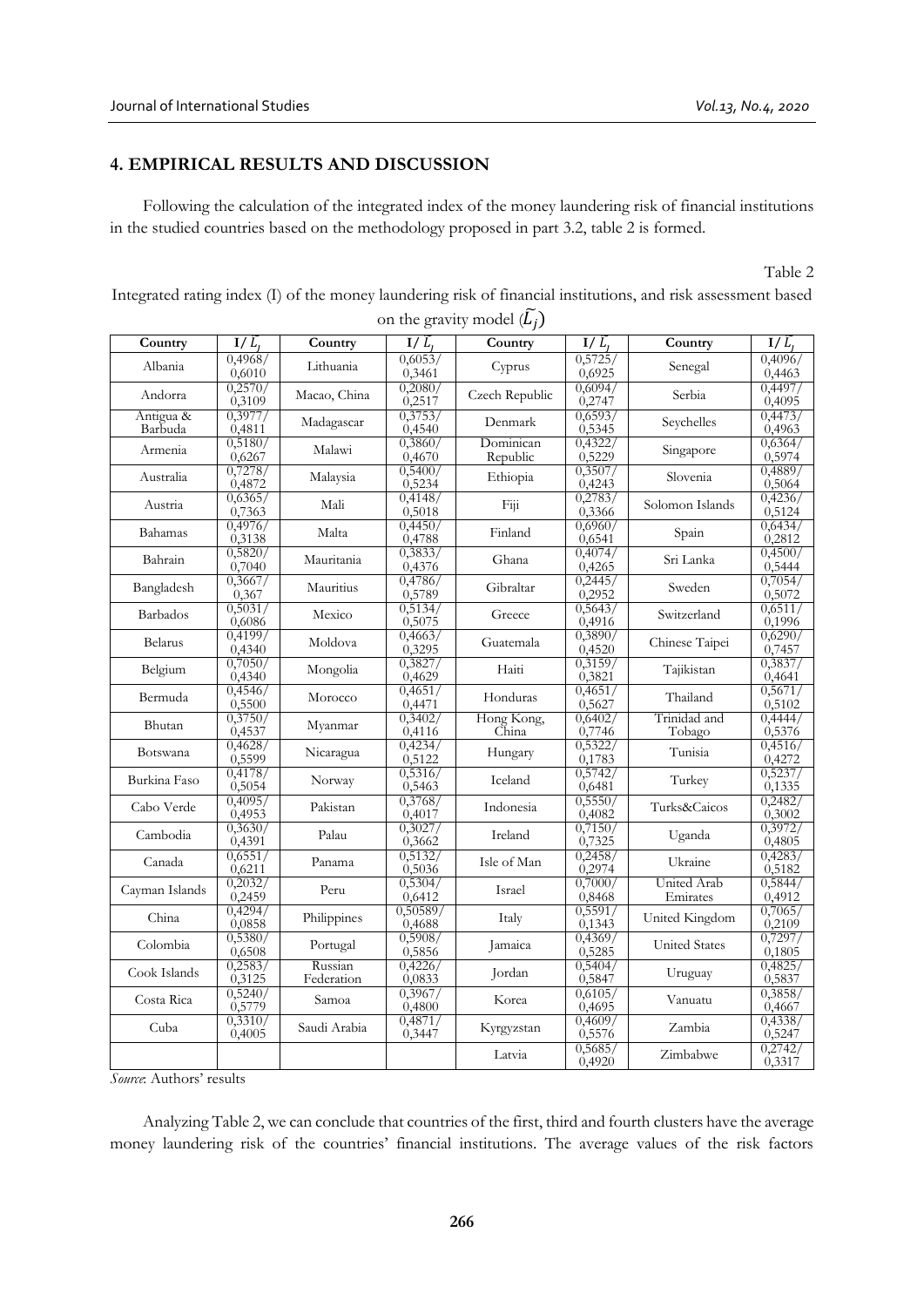calculated by the gravitational modeling method are 0.537, 0.545 and 0.513, respectively. The highest value of the risk factor was found in the countries from the second cluster. All other countries are at risk of using their financial institutions for below-average money laundering.

The proposed technique is implemented on the example of the Ukrainian financial institutions. The reduced initial information space without losing representativeness based on the analysis of the principal components consists of four features, namely: ease of doing business (K4), corruption perceptions index (K6), monetary freedom (K9), financial independence (K10).

The econometric model of nonlinear multifactor regression dependence of the money laundering risk of financial institutions, on relevant factors of its formation is investigated by means of MS Excel toolkit, Data Analysis/Regression package (Levchenko et al., 2019; [Zheng](http://www.transformations.knf.vu.lt/48c/contrib/xzh) et al., 2019) (Table 3).

Table 3

|              | msututuons, on nomintai factors<br>Standard |        |           |         |             |             |
|--------------|---------------------------------------------|--------|-----------|---------|-------------|-------------|
|              | Coef-                                       |        |           |         |             |             |
|              | ficients                                    | Error  | t Stat    | P-value | Lower $95%$ | Upper $95%$ |
| Intercept    | $-0,0324$                                   | 0,0883 | $-0,3671$ | 0,7143  | $-0,2077$   | 0.1429      |
| sin K4       | $-0,0054$                                   | 0,0077 | $-0,7048$ | 0,4826  | $-0,0207$   | 0.0098      |
| $(K6)^3$     | 0,0000                                      | 0,0000 | 0,0688    | 0.9453  | 0,0000      | 0,0000      |
| sqrt K9      | 0,0317                                      | 0,0118 | 2,6738    | 0,0088  | 0,0082      | 0,0552      |
| sqrt $K10$   | 0,0234                                      | 0,0059 | 3,9721    | 0,0001  | 0.0117      | 0,0350      |
| K4 K6 K9 K10 | 0,0000                                      | 0,0000 | 3,5595    | 0,0006  | 0,0000      | 0,0000      |

The statistical analysis results regarding the dependence of the money laundering risk of financial institutions, on nonlinear factors

The results of Table 3 indicate the insignificance of the sinusoid K4 and paraboloid K6 because the pvalue for these indicators is greater or equal to 0.5. For sin K4, the p-value is 5%, and for (K6)<sup>3</sup>, the p-value is 9%. Besides, the actual value of the Student's t-test is less than the theoretical for these indicators, which characterizes their statistical insignificance (critical values of the Student's t-test is 1,984). So for the next stage of modeling, we will form Table 4.

Table 4

The basic statistical analysis results regarding the dependence of the risk to use financial institutions for money laundering, on nonlinear factors

|              | Coef-     | Standard |           |         |             |             |
|--------------|-----------|----------|-----------|---------|-------------|-------------|
|              | ficients  | Error    | t Stat    | P-value | Lower $95%$ | Upper $95%$ |
| Intercept    | $-0.0398$ | 0,0858   | $-0,4638$ | 0,6438  | $-0,2102$   | 0,1305      |
| sqrt K9      | 0,0330    | 0,0116   | 2,8458    | 0,0054  | 0.0100      | 0,0561      |
| sqrt K10     | 0.0229    | 0.0051   | 4.4618    | 0,0000  | 0.0127      | 0.0331      |
| K4 K6 K9 K10 | 0,0000    | 0,0000   | 8,3178    | 0,0000  | 0,0000      | 0,0000      |

As we can see, all indicators from Table 4 are significant (p-value is less than 0.05, and the actual value of the Student's t-test is greater than the theoretical one).

The econometric model of nonlinear multifactor regression dependence of the money laundering risk of financial institutions on the relevant factors of its formation is represented by formula 9

$$
\frac{1}{f (ed, c, mf, ff)} := -0.0398 + 0.0330 \text{ mf}^2 + 0.0229 \text{ ff}^2 + 4.62 \text{ 10}^{-9} \text{ ed} \cdot c \text{ mf} \cdot \text{ff}
$$
 (9)

where ed – ease of doing business; c – corruption perceptions index; mf – monetary freedom; ff – financial freedom.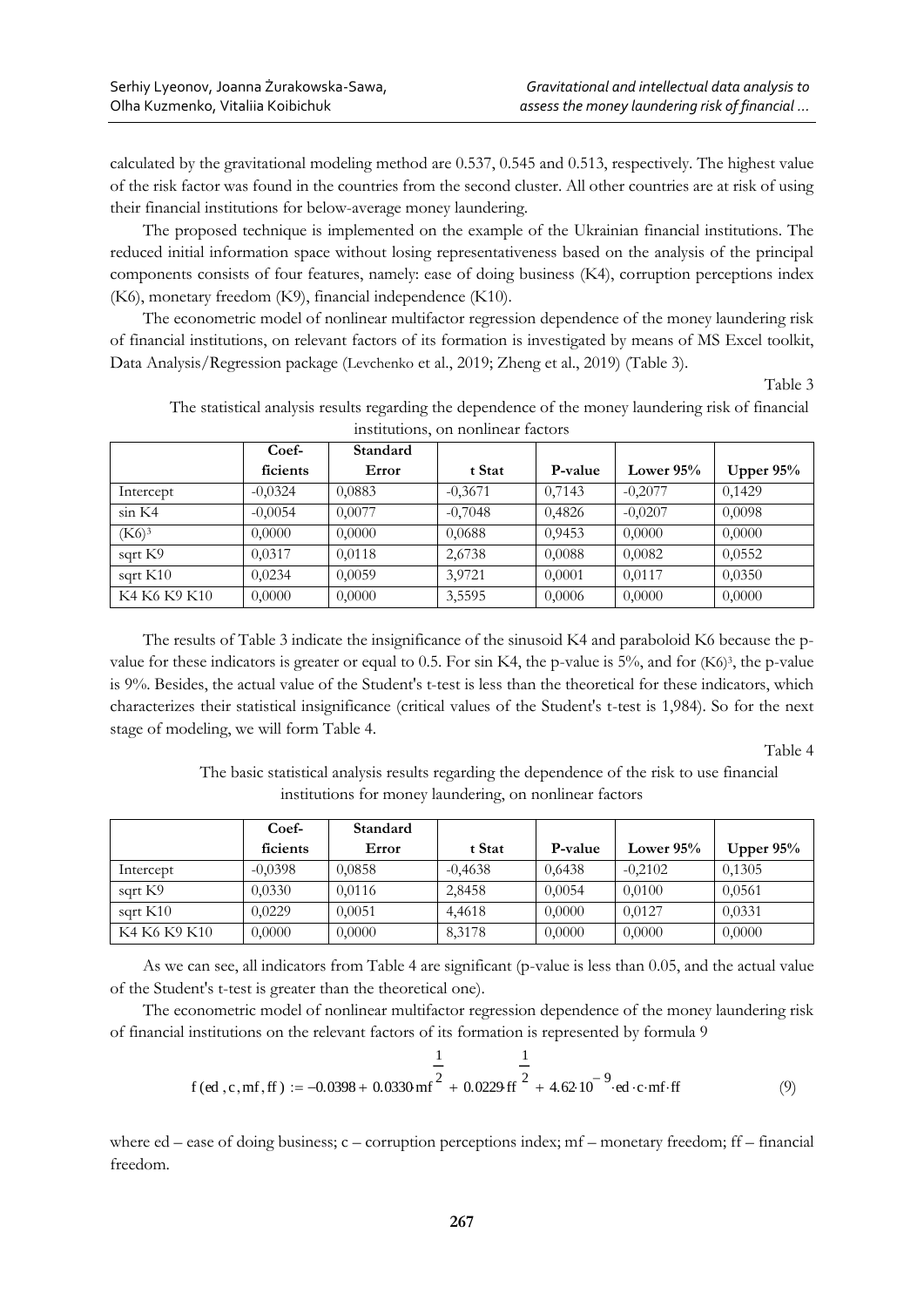A phase picture of the dynamic system regarding the risk of the money laundering risk of the Ukrainian financial institutions is constructed using differential calculations. Namely, they include identifying partial derivatives of the function regarding the dependence of money laundering risk of the Ukrainian financial institutions on its shaping factors, which form the basis for further study of the dynamic stability of the considered system (formula 10) (Yarovenko, 2020; Dean et al., 2017; Kuzmenko et al., 2014). They describe the behavior of the dynamic system of the money laundering risk indicator of the Ukrainian financial institutions

$$
\frac{d}{ded} f (ed, c, mf, ff) \rightarrow 4.62e-9 c \cdot ff \cdot mf
$$
\n
$$
\frac{d}{dc} f (ed, c, mf, ff) \rightarrow 4.62e-9 \cdot ed \cdot ff \cdot mf
$$
\n
$$
\frac{d}{dm} f (ed, c, mf, ff) \rightarrow \frac{0.0165}{\sqrt{mf}} + 4.62e-9 c \cdot ed \cdot ff
$$
\n
$$
\frac{d}{df} f (ed, c, mf, ff) \rightarrow \frac{0.01145}{\sqrt{ff}} + 4.62e-9 c \cdot ed \cdot mf
$$
\n(10)

Thus, a nonlinear approach based on the bifurcation theory allows building a "phase picture" of the money laundering risk of the Ukrainian financial institutions, i.e., to reflect the trajectories on the selected phase space (Vasilyeva et al., 2019; Shkolnyk et al., 2018).

Authors build the phase picture based on differential equations using mathematical software MathCad:

$$
Faza(ed0, c0, mf0, fff0, dt, N) := \begin{cases} (ed_0 \leftarrow ed0 & c_0 \leftarrow c0 \text{ m}f_0 \leftarrow mf0 \text{ ff } 0 \leftarrow ff0) \\ \text{for } k \in 0.. N \\ \text{eff } \leftarrow f\left(ed_k, c_k, m f_k, ff_k\right) \\ cd_{k+1} \leftarrow \left[ cd_k + dt \cdot \left(4.62e^9 \cdot c_k \cdot ff_k \cdot mf_k\right)\right] \\ c_{k+1} \leftarrow \left[c_k + dt \cdot \left(4.62e^9 \cdot cd_k \cdot ff_k \cdot mf_k\right)\right] \\ mf_{k+1} \leftarrow \left[m f_k + dt \cdot \left(\frac{0.0165}{\sqrt{mf_k}} + 4.62e^9 \cdot c_k \cdot ed_k \cdot ff_k\right)\right] \\ ff_{k+1} \leftarrow \left[f f_k + dt \cdot \left(\frac{0.01145}{\sqrt{ff_k}} + 4.62e^9 \cdot c_k \cdot ed_k \cdot mf_k\right)\right] \\ (ed \text{ c m f f)} \end{cases} \tag{11}
$$

According to the bifurcation theory and the variety of phase picture of two-dimensional space, we describe the money laundering risk of the Ukrainian financial institutions (Kuzmenko et al., 2020)

$$
(ed1 c1 mf1 f1) := Faza(66, 36, 82, 70, 0.001, 1000000)
$$
  
\n
$$
(ed10 c10 mf10 f10) := Faza(73, 35, 75, 70, 0.01, 1000000)
$$
  
\n
$$
(ed13 c13 mf13 f13) := Faza(54, 57, 83, 60, 0.01, 1000000)
$$
  
\n
$$
(ed58 c58 mf58 f58) := Faza(68, 38, 81, 60, 0.01, 1000000)
$$
  
\n
$$
(ed98 c98 mf98 f798) := Faza(68, 44, 82, 50, 0.01, 1000000)
$$
\n
$$
(12)
$$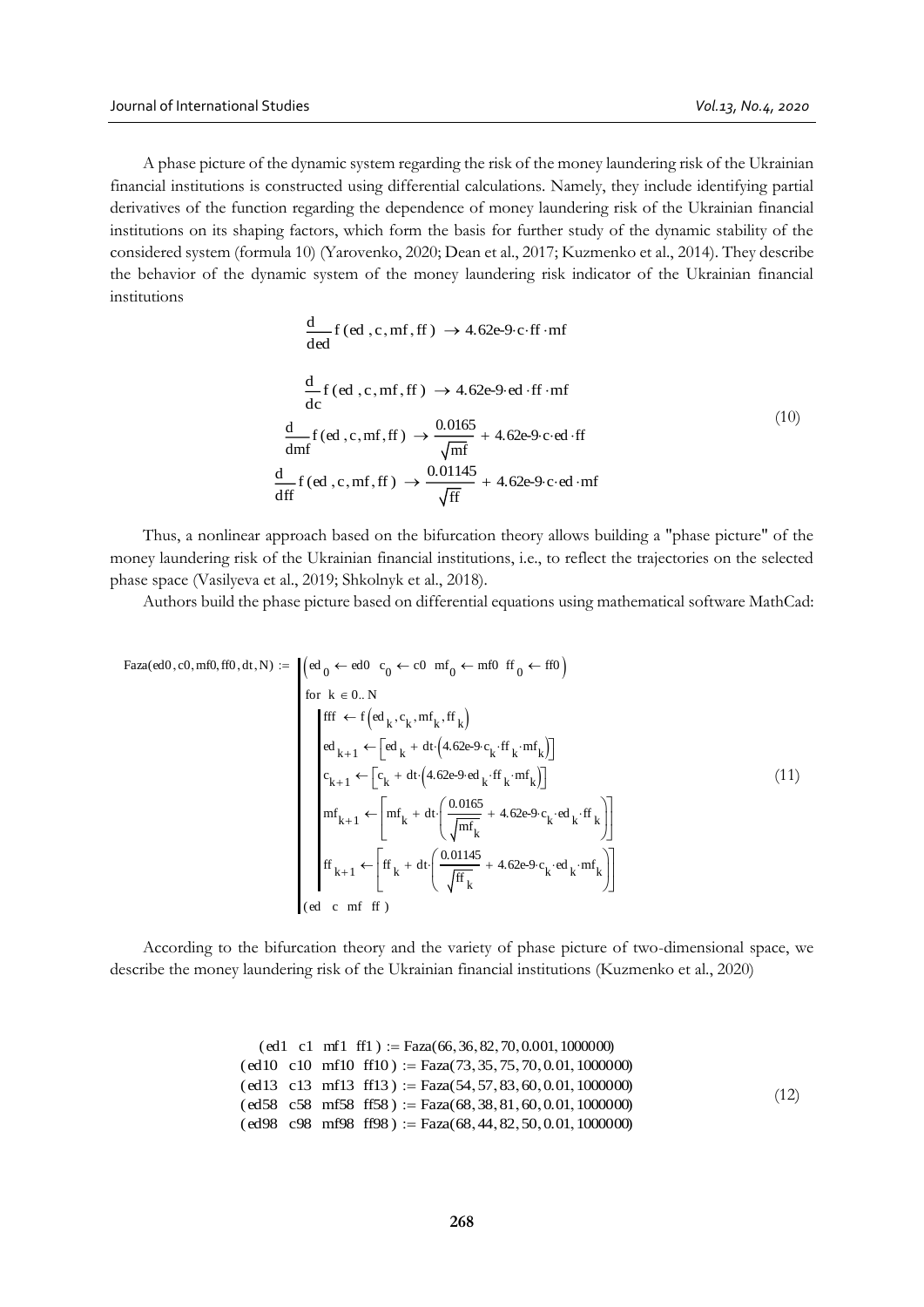The obtained trajectories of phase picture have the type of bifurcation "unstable focus" (Fig. 1) and "unstable node" (Fig. 2). This behavior is inherent in nonlinear systems that are in an unstable equilibrium (Biegun et al., 2020; Leonov et al., 2019, Karaaslanlı, 2012).

Phase portrait, which characterizes the projections of monetary freedom, financial freedom also has a type of bifurcation "unstable node".



**Figure 1. Fragment of the phase picture "unstable focus" in a dynamic system that is in an unbalanced state, in terms of the risk to use Ukraine's financial institutions for money laundering**  (abscissa axis – ease of doing business, ordinate axis – financial freedom)



**Figure 2. Fragment of the phase picture "unstable node" in a dynamic system that is in an unbalanced state, in terms of the risk to use Ukraine's financial institutions for money laundering**  (abscissa axis – ease of doing business, ordinate axis – corruption perceptions index)

Both types of bifurcation, both unstable focus, and unstable node characterize the state of unstable equilibrium. Thus, when the value varies towards any indicator of the econometric model (9) (ease of doing business; corruption perceptions index; monetary freedom; financial freedom), the value of the risk of using financial institutions to legalize money laundering can both increase and decrease (a two-dimensional unstable equilibrium is repelling in two directions). Today's realities fully confirm this behavior of the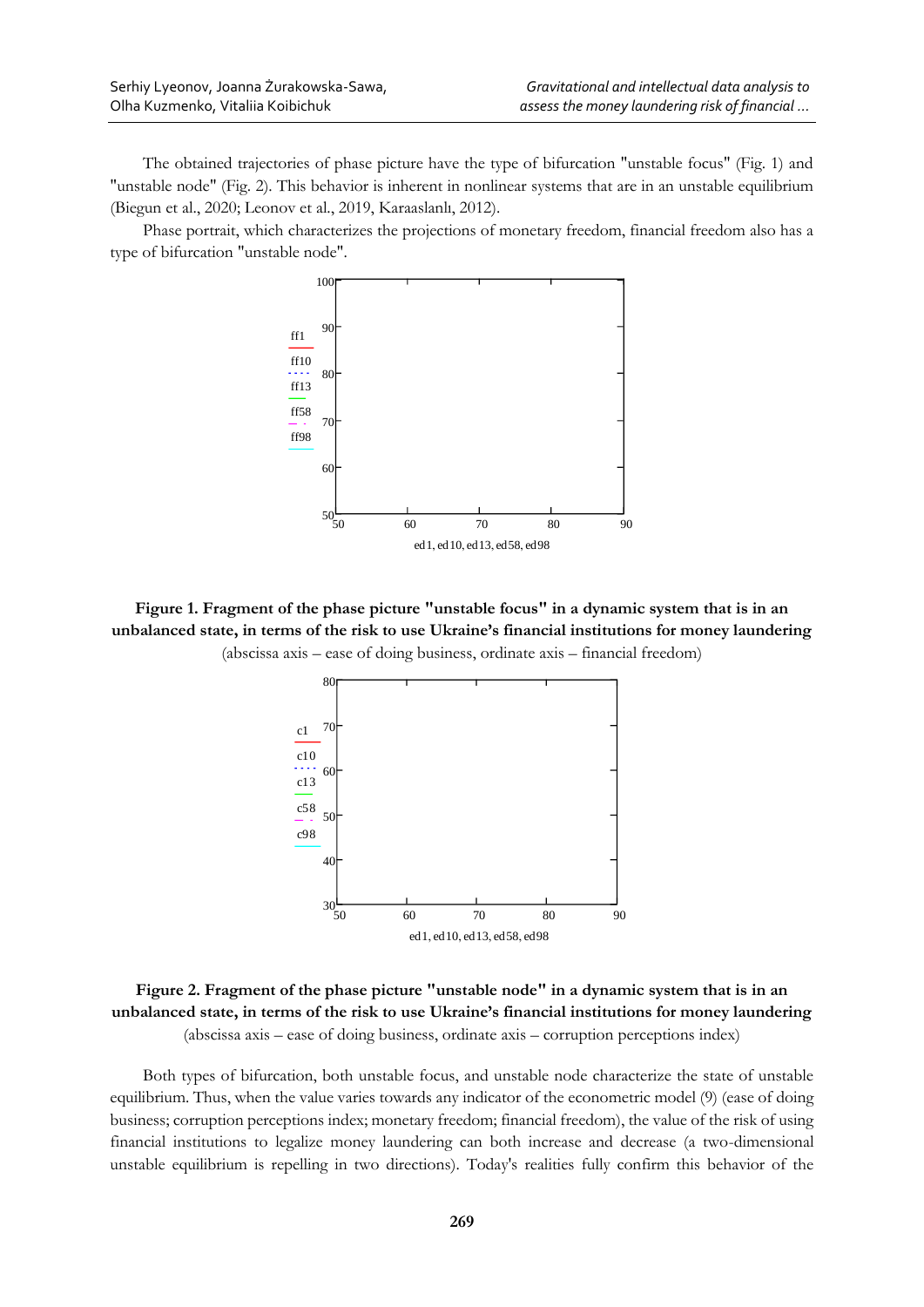simulated complex system of risk assessment for using the financial institutions for money laundering of the studied country in terms of fluctuations in political and economic direction processes. As a result, the obtained types of bifurcation confirm the tendency to use financial institutions of Ukraine to legalize criminal proceeds.

### **5. CONCLUSION**

Scientific and methodological approach to assess the risk in financial monitoring regarding the money laundering risk of financial institutions through the gravitational and data mining methods is based on complex stages of implementation. In the first stage, the cluster-variance and correlation analysis tools are used to divide countries into 10 groups and analyze the density of relationships between the observed money laundering risk of financial institutions. The variance analysis tools confirm the optimal number of clusters. The second stage of modeling allows identifying relevant features of the dynamic money laundering risk of financial institutions via key components analysis and rating assessment, that is an integrated money laundering risk index of financial institutions and to evaluate the risk based on the gravitational model. It is necessary to use four factors to determine the level of risk: ease of doing business; corruption perceptions index; monetary freedom; financial freedom. In the third stage, a bifurcation analysis of nonlinear dynamics models for different countries is performed. It defines the state of the system in terms of the probability of the money laundering risk of financial institutions. The practical calculations for the Ukraine establish that the non-linear dynamic system is in unstable equilibrium and the phase portraits are of a "unstable node" type and "unstable focus."

#### **ACKNOWLEDGEMENT**

This work is carried out within the taxpayer-funded researches: Optimization and automation of financial monitoring processes to increase information security of Ukraine (Application ID: 0120U104810).

#### **REFERENCES**

- 4th-Round-Rating: Methodology for Assessing Technical Compliance with the FATF Recommendations and the Effectiveness of AML/CFT Systems. URL: [http://www.fatf](http://www.fatf-gafi.org/publications/fatfrecommendations/documents/fatfissuesnewmechanismtostrengthenmoneylaunderingandterroristfinancingcompliance.html)[gafi.org/publications/fatfrecommendations/documents/fatfissuesnewmechanismtostrengthenmoneylaunderi](http://www.fatf-gafi.org/publications/fatfrecommendations/documents/fatfissuesnewmechanismtostrengthenmoneylaunderingandterroristfinancingcompliance.html) [ngandterroristfinancingcompliance.html](http://www.fatf-gafi.org/publications/fatfrecommendations/documents/fatfissuesnewmechanismtostrengthenmoneylaunderingandterroristfinancingcompliance.html)
- Alimuddin, A., Hasnidar, H., Bura, M., & Anggraeni F. (2020). The Effect Of Applying Balanced Scorecards Environmental Performance. *Polish Journal of Management Studies*, 21(1), 22-30, http://doi.org/ 10.17512/pjms.2020.21.1.02
- Anti-money laundering and counter terrorist financing: An official website of the European Union. URL: https://ec.europa.eu/info/business-economy-euro/banking-and-finance/financial-supervision-and-riskmanagement/anti-money-laundering-and-counter-terrorist-financing\_en
- Arambašić, V., Živić, J., & Sarić, I. (2020). Money laundering, terrorist financing and tax evasion using cryptocurrencies. *Zbornik radova Međunarodne naučne konferencije o digitalnoj ekonomiji DIEC, (3)*. 95-102
- Biegun, K., & Karwowski, J. (2020). Macroeconomic imbalance procedure (MIP) scoreboard indicators and their predictive strength of ?multidimensional crises?. *Equilibrium. Quarterly Journal of Economics and Economic Policy*, 15(1), 11-28. https://doi.org/10.24136/eq.2020.001
- Bilan, Y., Raišienė, A. G., Vasilyeva, T., Lyulyov, O., & Pimonenko, T. (2019). Public governance efficiency and macroeconomic stability: Examining convergence of social and political determinants. *Public Policy and Administration, 18(2)*, 241-255. doi:10.13165/VPA-19-18-2-05
- Buriak, A., Vozňáková, I., Sułkowska, J., & Kryvych, Y. (2019). Social trust and institutional (bank) trust: Empirical evidence of interaction. *Economics and Sociology, 12(4)*, 116-129. doi:10.14254/2071-789X.2019/12-4/7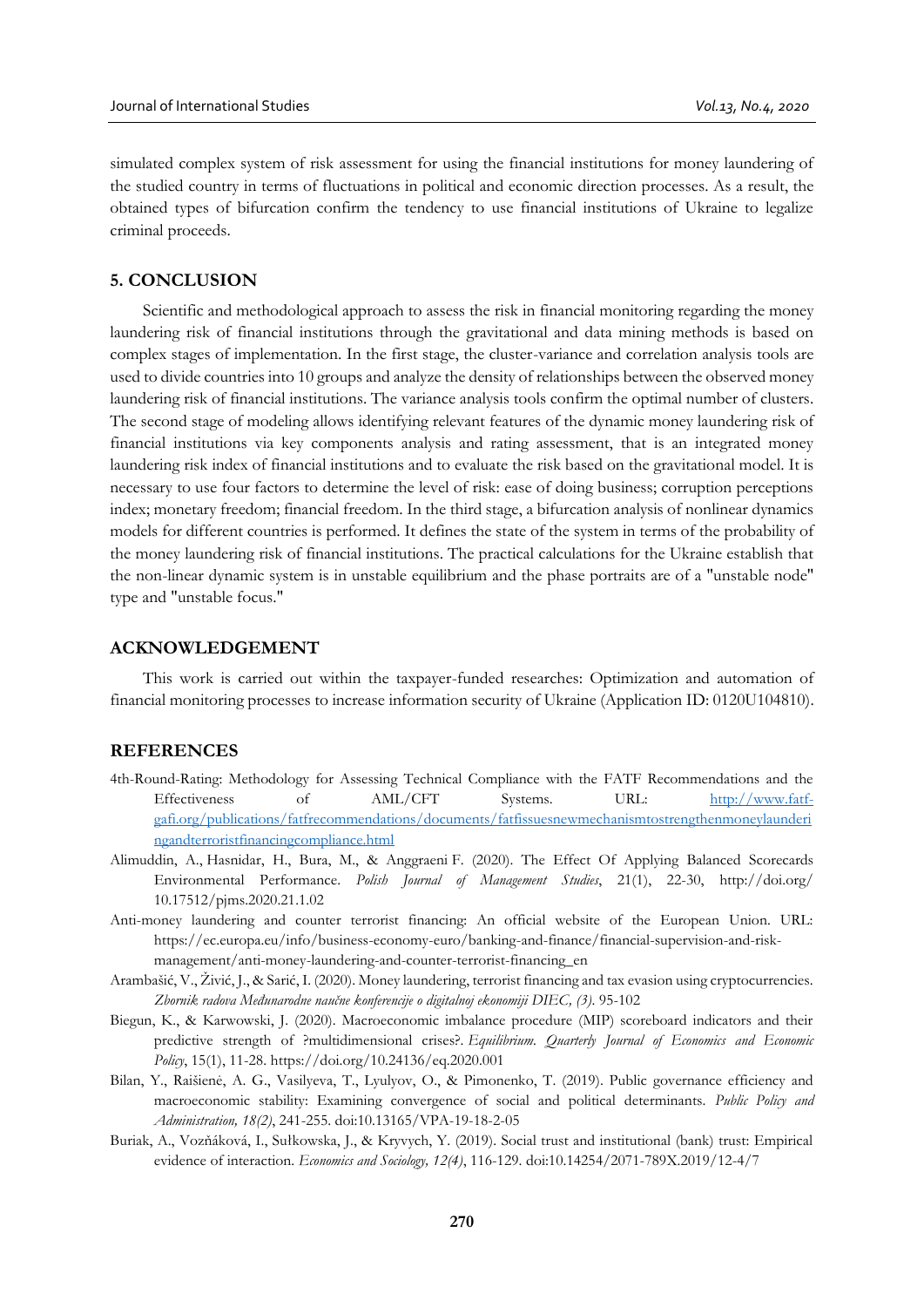- Constantinescu, M. (2018). Cryptocurrencies national security implications*. Defense Resources Management in the 21st Century, 13*, 115-119.
- Dean, J., Syniavska, O., & Mynenko S. (2017). Using economic-mathematical modeling in the study of the economic component of terrorism. *SocioEconomic Challenges, 1(2)*, 103-109. http://doi.org/10.21272/sec.1(2).103- 109.2017
- Drelich-Skulska, B., & Domiter, M. (2019). Security in the Science of International Relations and Economic Security. A Contribution to the Discussion. *Transformations in Business & Economics*, *19 (2A(50A),* 551-564*.*
- Dudchenko, V. (2020). Role of Central Bank Independence in Banking and Financial Stability Ensuring. *Financial Markets, Institutions and Risks, 4(2)*, 115-121, http://doi.org[/10.21272/fmir.4\(2\).115-121.2020](https://doi.org/10.21272/fmir.4(2).115-121.2020)
- Dvorsky, J., Kliestik, T., Cepel, M., & Strnad Z (2020). The influence of some factors of competitiveness on business risks. *JOURNAL OF BUSINESS ECONOMICS* & *MANAGEMENT, 21(5)*, 1451-1465, <https://doi.org/10.3846/jbem.2020.13440>
- Faria, S., Rebelo, J., & Gouveia S. (2020). Firms' export performance: a fractional econometric approach. *Journal of Business Economics* & *Management, 21(2)*, 521-542,<https://doi.org/10.3846/jbem.2020.11934>
- Financial Action Task Force on Money Laundering. URL:<http://www.fatf-gafi.org/home/>
- Fomina J., & Vynnychenko N. (2017). Fiscal transparency: cross-country comparisons. *Business Ethics and Leadership,* 1(2), 39-46. http://doi.org/10.21272/bel.1(2).39-46.2017
- Global Terrorism index 2018. URL:<https://www.economicsandpeace.org/>
- Horvathova, J., & Mokrisova M. (2020). Business Competitiveness, its Financial and Economic Parameters. *Montenegrin Journal of Economics*, *16(1)*, 139-153. http://doi.org/10.14254/1800-5845/2020.16-1.9
- Karaaslanlı, С. (2012). Bifurcation Analysis and Its Applications: Numerical Simulation: From Theory to Industry. URL: https://www.intechopen.com/books/numerical-simulation-from-theory-to-industry/bifurcationanalysis-and-its-applications
- Kaya, H., & Lumpkin-Sowers N. (2020). The Global Crisis And Crime: A Look Into Manufacturing Firms *SocioEconomic Challenges, 4(3)*, 66-76. http://doi.org[/10.21272/sec.4\(3\).66-76.2020](https://doi.org/10.21272/sec.4(3).66-76.2020)
- Kliestik, T., Nica, E., Suler, P., & Valaskova, K. (2020). Innovations in the Company's Earning Management: The Case for the Czech Republic and Slovakia. *Marketing and Management of Innovations, 3*, 332-345. http://doi.org/10.21272/mmi.2020.3-24
- Kovacova, M., Kliestik, T., Valaskova, K., Durana, P., & Juhaszova, Z. (2019). Systematic review of variables applied in bankruptcy prediction models of Visegrad group countries. *Oeconomia Copernicana*, 10(4), 743-772.
- Kuzmenko, O., & Kyrkach, S. (2014). The use of regression analysis in the financial planning of banks, mathematical formalization of the stages of financial planning in banks . *Banks and Bank Systems, 9 (1)*, 120-126.
- Kuzmenko, O.V., & Koibichuk, V.V. (2018). Econometric Modeling of the Influence of Relevant Indicators of Gender Policy on the Efficiency of a Banking System. *Cybernetics and Systems Analysis, 5*, 3–12
- Kuzmenko, O., Šuleř, P., Lyeonov, S., Judrupa, I., & Boiko, A. (2020). Data mining and bifurcation analysis of the risk of money laundering with the involvement of financial institutions. *Journal of International Studies, 13(3)*, 332-339. doi:10.14254/2071-8330.2020/13-3/22
- Legenzova, R., Gaigalienė, A., & Jurakovaitė, O. (2019). Evaluation of the post-crisis EU banking network connectedness in the global context. *Oeconomia Copernicana*, *10(1)*, 37-53. https://doi.org/10.24136/oc.2019.002
- Leonov, S., Yarovenko, H., Boiko, & A., Dotsenko, T. (2019). [Information system for monitoring banking](https://www2.scopus.com/record/display.uri?eid=2-s2.0-85071081226&origin=resultslist&sort=plf-f&src=s&sid=0bf8ab074de2624d80b98e5cae77099f&sot=autdocs&sdt=autdocs&sl=18&s=AU-ID%2856974516800%29&relpos=20&citeCnt=0&searchTerm=)  [transactions related to money laundering.](https://www2.scopus.com/record/display.uri?eid=2-s2.0-85071081226&origin=resultslist&sort=plf-f&src=s&sid=0bf8ab074de2624d80b98e5cae77099f&sot=autdocs&sdt=autdocs&sl=18&s=AU-ID%2856974516800%29&relpos=20&citeCnt=0&searchTerm=) *[CEUR Workshop Proceedings](https://www2.scopus.com/sourceid/21100218356?origin=resultslist)*, 2422, 297-307
- Levchenko, V., Boyko, A., Bozhenko, V., & Serhii Mynenko (2019). Money laundering risk in developing and transitive economies: analysis of cyclic component of time series. *Business: Theory* &*Practice, 20*, 492- 508. <https://doi.org/10.3846/btp.2019.46>
- Lyeonov, S., Кuzmenko, О., Yarovenko, H. & Dotsenko, T. (2019). The innovative approach to increasing cybersecurity of transactions through counteraction to money laundering. *Marketing and Management of Innovations, 3*, 308-326. [http://doi.org/10.21272/mmi.2019.3-24](http://doi.org/10.21272/mmi.2019.3-24?fbclid=IwAR2yowPG7zRnvBSEft3MPqKRbqkYaQgNkMRDv3lm5TZrh29YHn0zCgkUMF0)